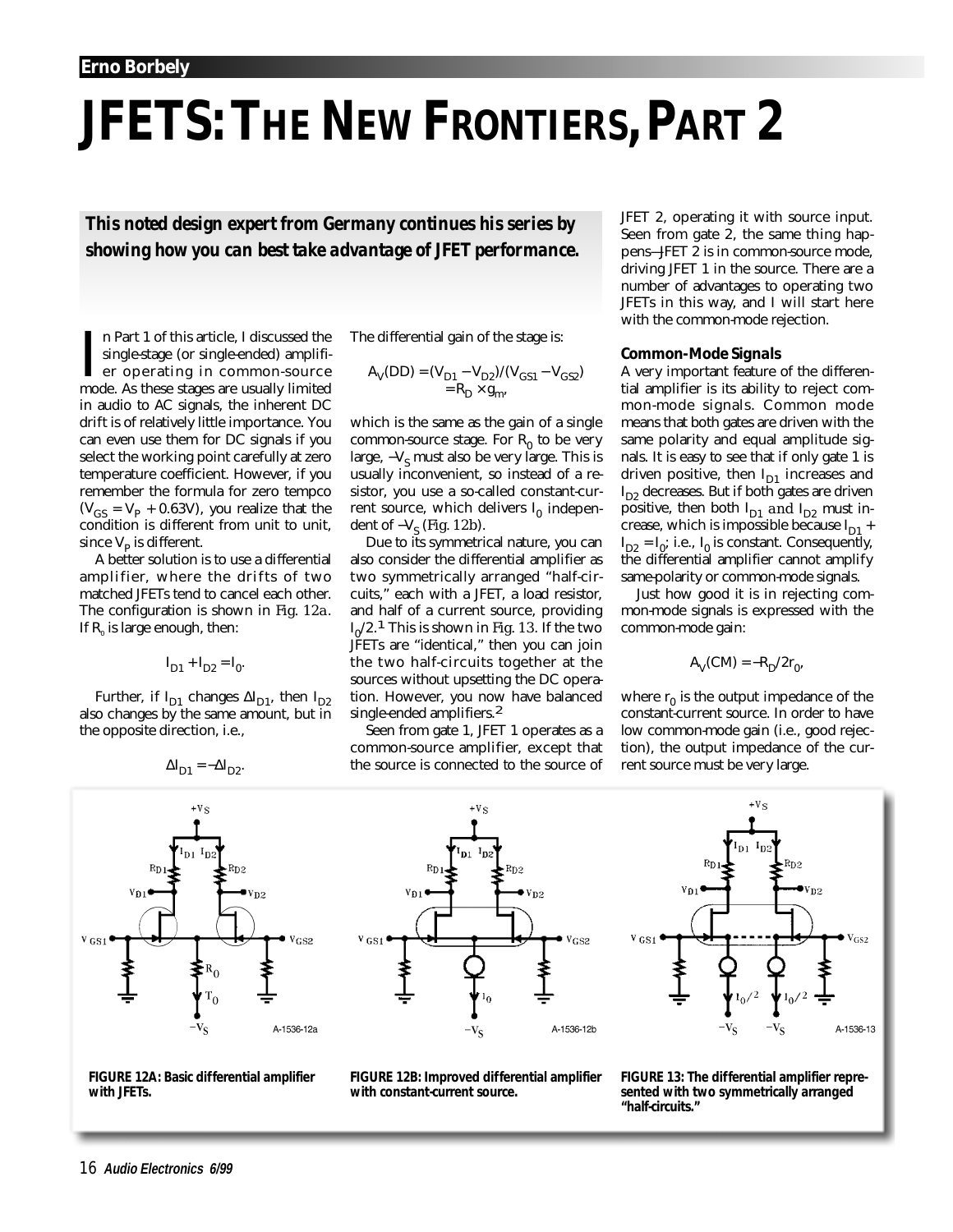The importance of low common-mode gain is closely related to the temperature drift, because changes in  $I_{D}$ ,  $V_{GS}$ , and  $g_{m}$ can be considered common-mode signals if they are the same for both JFETs. Normally, a common-mode rejection ratio (CMRR) is specified for the differential amplifier. It is the ratio between the differential gain and the common-mode gain:

 $CMRR = A_V(DD)/A_V(CM) \approx 2g_m \times r_0$ .

Obviously the two JFETs must be closely matched to achieve good common-mode rejection. In fact, these two formulas are valid only if the two JFETs are perfectly matched. Although it is possible to select well-matched JFETs, the easier way is to use dual JFETs matched by the manufacturer, or even better, dual JFETs manufactured on the same silicon chip, i.e., monolithic duals.

I have been using the NPD 5566 dual N-channel and the AH 5020CJ dual Pchannel JFETs.<sup>3</sup> However, these are not truly complementary types, as I pointed out in my article.<sup>3</sup> The first complementary types on the market were the  $2$ SK240/2SJ74 medium  $g_m$  and the 2SK146/2SJ73 high  $g_{m}/$ low-noise types. These are closely matched single devices, mounted in a common aluminum case for good thermal tracking. Unfortunately, these devices are no longer in production.

## *Dual Monolithic JFETs*

Although there are plenty of N-channel dual JFETs on the market, complementary dual monolithic JFETs are rare. In fact, I know of only one family, the 2SK389/2SJ109, made by Toshiba. These are still manufactured and available, so I use them in all my amps with differential input. Now I'll describe some practical differential circuits.

*Figure 14a* shows a simple differential amplifier with the 2SK389 dual monolithic JFET from  $I<sub>n</sub>$  group V. I hooked it up with ±36V to operate the JFETs under conditions similar to those of the SE ones. The constant-current source is a J511 JFET delivering 4.7mA. In order to run the drains at roughly one-half the supply voltage (about 18V), I chose  $R_{D1}$  $=R_{D2} = 10k.$ 

First I tested the amplifier in singleended mode, i.e., gate 2 connected to ground, with the measurements taken at  $V_{D2}$ . ( $V_{D2}$  has the same phase as  $V_{GS1}$ .) Although from the operational point of view it is single-ended, I think this mode is more appropriately called the unbal-



anced mode. Gain without local feedback  $(R<sub>S1</sub> = R<sub>S2</sub> = 0)$  is about 64 times, which is 36dB. Frequency response is 175kHz, and the input capacitance is 330pF. THD, measured at 1kHz, is shown in column 1 of *Table 2*.

Next I inserted source resistors  $R_{s1}$  =  $R_{s2}$  = 100R, and reran the measurements. Due to the local feedback, the gain dropped to approximately 28 times, and the input capacitance to 160pF. The THD also decreased by about 6dB.

In order to reduce the input capacitance further, I put 2SK246 cascodes in the circuit (*Fig. 14b*). The gain did not anced signal from the two drains.

I have made some rudimentary THD measurements in balanced mode, shown in column 3 of *Table 2*. Unfortunately, my oscillator and THD analyzer (HP339A) are unbalanced, so I needed to improvise the balanced operation with op amps, limiting the measurements to the levels shown in the table (lower levels were masked by noise). Nevertheless, it clearly indicates that the circuit thrives in balanced mode, having 10–20dB less THD compared to unbalanced mode. It also indicates the advantages of this circuit relative to the SE cir-

| <b>TABLE 2</b>            |                                              |                                                          |                                                        |
|---------------------------|----------------------------------------------|----------------------------------------------------------|--------------------------------------------------------|
| Output in<br><b>V RMS</b> | Column 1<br>SE mode, $R_{s_1} = R_{s_2} = 0$ | Column 2<br>SE/cascode<br>mode, $R_{S1} = R_{S2} = 100R$ | Column 3<br>Balanced mode,<br>$R_{S1} = R_{S2} = 100R$ |
| 0.3                       | 0.013%                                       | 0.006% (noise)                                           |                                                        |
|                           | 0.035%                                       | 0.012%                                                   |                                                        |
| 3                         | 0.27%                                        | 0.1%                                                     | 0.023%                                                 |
| 5                         | 0.85%                                        | 0.33%                                                    | 0.06%                                                  |
| 8                         | 2.6%                                         | 1%                                                       | 0.12%                                                  |
| 10                        | 4.7%                                         | 2.3%                                                     | 0.17%                                                  |

change significantly, but the input capacitance dropped to 50pF! THD also decreased, as shown in column 2, *Table 2*.

## *Balanced Mode*

A couple of comments are in order concerning this circuit. According to the measurements, it is a very decent design, considering that it uses only a very small amount of local feedback. The gain is still fairly high, and you can reduce it further by increasing the source resistors, which in turn further reduces the THD. However, to fully take advantage of the symmetrical nature of this circuit, you should use it in balanced mode, which requires applying a balanced signal at the two gates and taking the balcuits discussed in Part 1.

The SE purists might naturally say that this is due to the cancellation of evenorder harmonics in the balanced circuits, which is true. But as Nelson Pass points out on his homepage, in comparison to the SE stages, the balanced circuit does not give rise to odd-order distortion. There is simply not much distortion left in the balanced circuit.

As mentioned in Part 1, the input capacitance is voltage-dependent, which can cause THD when the amplifier is driven from high source impedances. I have tested the circuit described in column 2 of *Table 2* with 50k, 100k, and 500k sources. There was no measurable change in distortion up to 100k, but at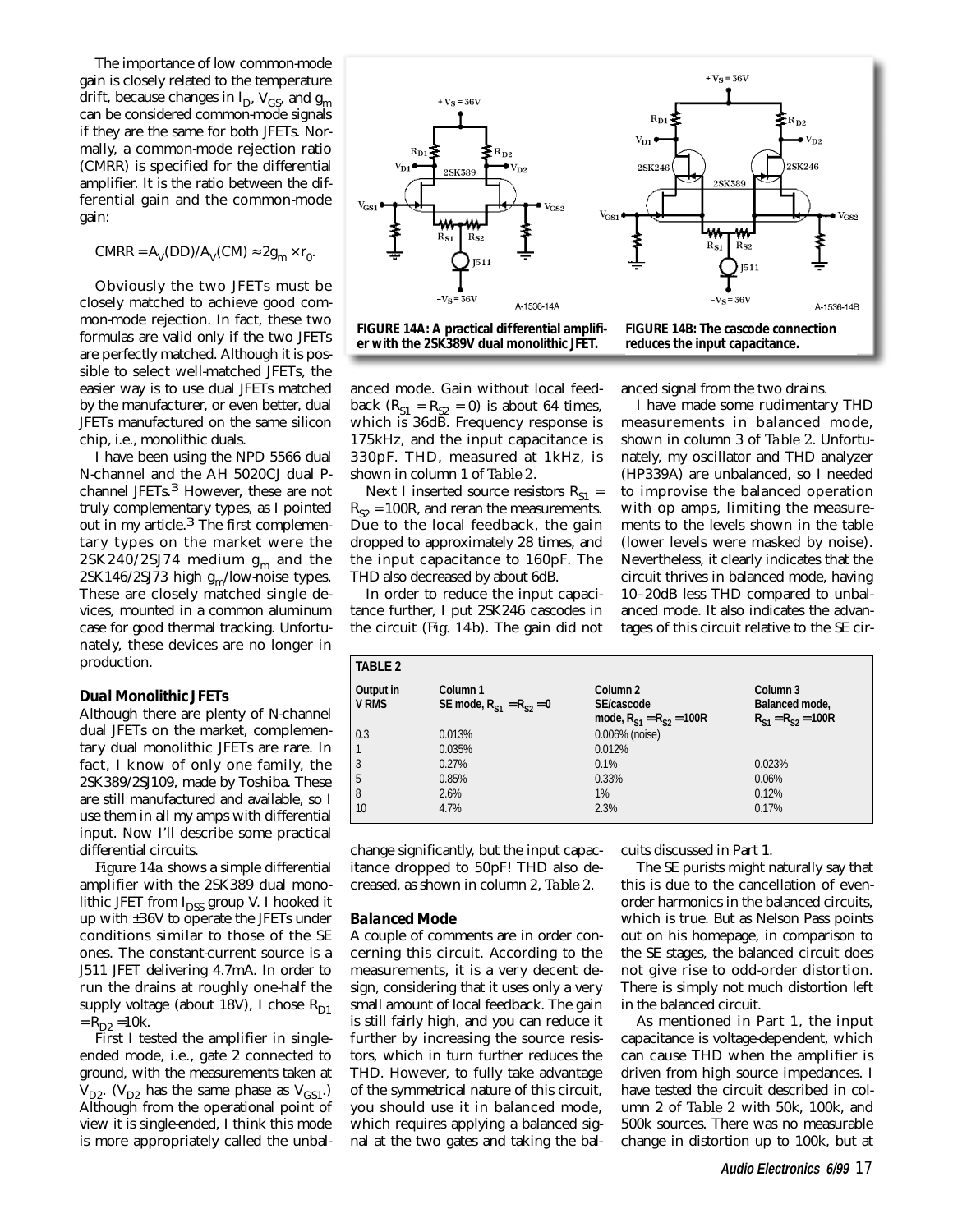

500k, I could see a slight increase.

Again, for noise reasons, you should probably keep the source impedance below 50k, so there is no problem with the capacitance modulation anyway. I also checked the CMRR by connecting the two gates together and driving them with a 3V RMS signal. The output, again in balanced mode, was down 87dB at 1kHz. The CMRR dropped to 70dB at 10kHz and 63.5dB at 20kHz, but even at 100kHz, it was 50dB!

## *The Output*

I have now described two types of amplifier stages using JFETs, the commonsource or single-ended stage, and the differential or balanced amplifier. You can use either of these to build audio amplifiers, depending on your preference for balanced or unbalanced operation. Personally, I prefer the differential circuit, because you can use it with balanced or unbalanced sources, and it can also feed balanced or unbalanced power amplifiers. Balanced operation gives a subjective impression of increased dynamics. It can also be an extremely useful interfacing consideration in breaking up ground loops.4

There are two issues to consider when talking about the SE and balanced amplifiers. First of all, the output does not sit at 0V DC, but at some 10–20V above ground. If you wish to connect it to, say, a DC-coupled power amplifier, you must block this DC voltage from reaching the power-amp input. This is easily done using a capacitor, and this problem is well known to all SE fans, whether of tube or semiconductor variety. I will therefore not spend much time on the subject.

A much more important question is whether these circuits can drive the input impedance of a power amplifier. The output impedance of the amps ex-

| <b>TABLE 3</b>                |                           |                                                           |                                                       |                                              |  |
|-------------------------------|---------------------------|-----------------------------------------------------------|-------------------------------------------------------|----------------------------------------------|--|
| <b>Output V</b><br><b>RMS</b> | Column 1<br>$R_c = 5.11k$ | Column <sub>2</sub><br>$R_c = constant$<br>current source | Column <sub>3</sub><br>$R_c = JFET$<br>current source | Column 4<br>The "Borbely"<br>source follower |  |
| 0.3V                          | 0.0025                    | 0.0023                                                    | 0.002                                                 | 0.0025                                       |  |
| 1 <sup>V</sup>                | 0.0033                    | 0.0024                                                    | 0.0018                                                | 0.0035                                       |  |
| 3V                            | 0.011                     | 0.0025                                                    | 0.0016                                                | 0.0045                                       |  |
| 5V                            | 0.02                      | 0.003                                                     | 0.0016                                                | 0.0074                                       |  |





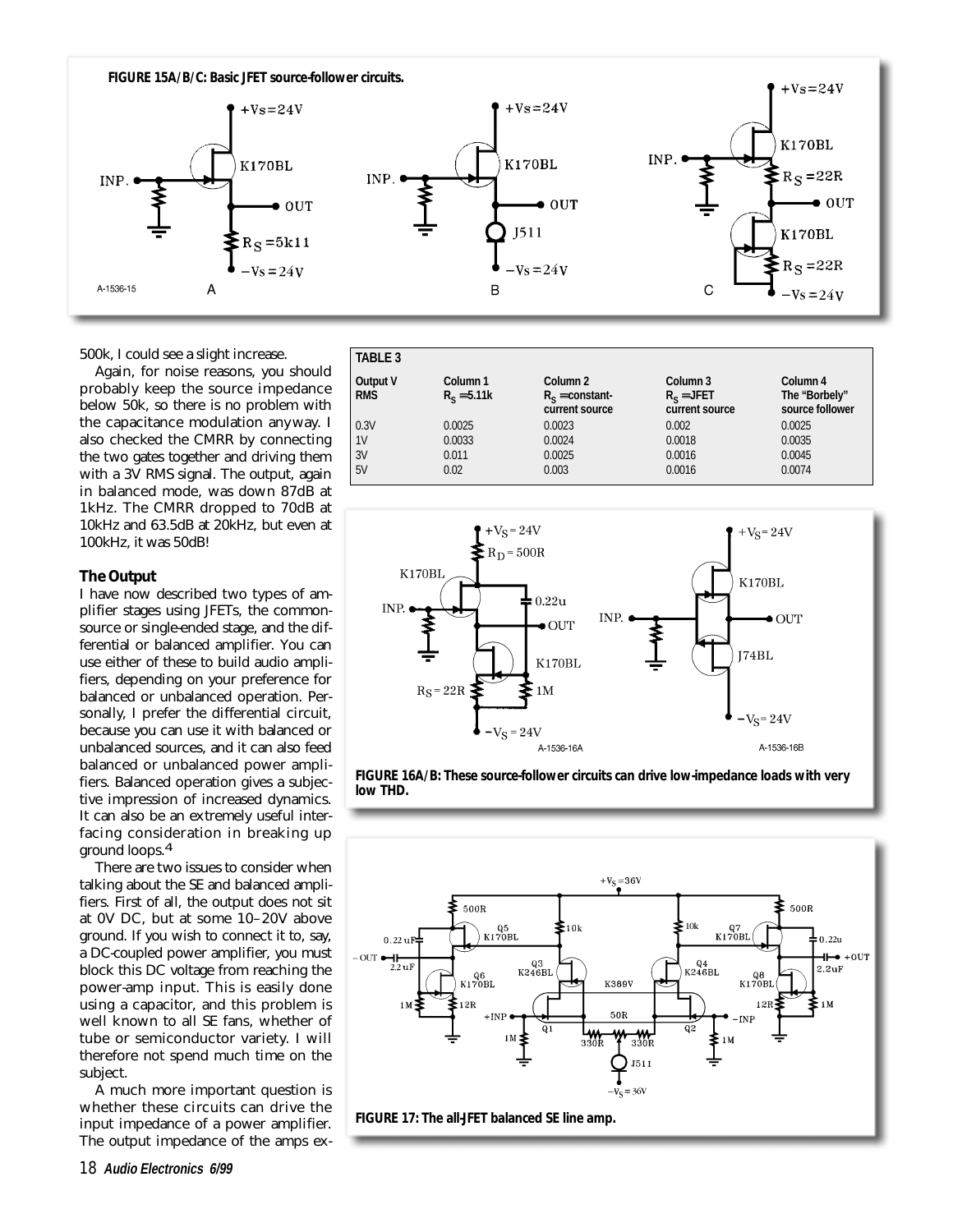amined is basically equal to the drain resistor of the amplifier. If  $R_D = 10k$ , then the output impedance is also close to 10k. But if the input impedance of the power amp is also 10k, then you are certainly in trouble. First, you lose 6dB of gain by the voltage division between the 10k resistors; second, the 10k input will most likely load the output and cause a lot of THD. Even with 20k or 50k input impedance, you might run into problems. It is advisable to put an impedance transformer at the output to avoid this. Source followers to the rescue!

## *JFETs as Followers*

Just like tubes and bipolar transistors, JFETs can also be operated as followers, more specifically source followers. The basic circuit is shown in *Fig. 15a*. The drain is AC-grounded, and the output signal is taken out across the source resistor, which means it operates with 100% local feedback. The gain of the source follower is:

$$
A_V = g_m \times R_S/(1 + g_m \times R_S)
$$

Two things become obvious from the formula: first, the source follower does not reverse the phase of the signal, and second, if  $g_m \times R_s \gg 1$ , then the gain becomes approximately unity. In order to make  $R<sub>s</sub>$  large, you can use a constant-current source with high output impedance (*Fig. 15b*). The linearity is also dependent on  $R<sub>s</sub>$  (see the 1kHz THD measurements in columns 1 and 2 of *Table 3)*.

The input capacitance is low because it is not augmented by the Miller effect. I measured approximately 5pF for the circuits in *Fig. 15a* and *b*. The output impedance equals approximately  $1/g<sub>m</sub>$ . With high- $g<sub>m</sub>$  devices, this will be fairly low. I measured 38Ω for the basic circuits in *Fig. 15a* and *b*.

The circuits in *15a* and *b* have a DC offset voltage at the output—the gatesource voltage at the given drain current. For the JFETs I used in the test setup, I measured a 0.2V offset. If you need zero DC output, you can use the circuit in *Fig. 15c*. Here the constant-current source is made with the same type of JFET as the follower.

If the two JFETs are matched and the two source resistors are equal, then the DC offset will be very small. With two matched K170BLs, I measured less than 1mV offset. (It would probably be even lower if you used here a dual monolithic JFET like the K389BL/V.) DC drifts tend to cancel out as well, because of the matched devices. The circuit also has

very low THD (see column 3 of *Table 3*).

### *Follower Feature*

One of the most important features of a follower is its ability to drive low-impedance loads. I checked all three circuits with 1k and 10k loads at 3V RMS output. With 1k they measured 1%, 1.7%, and 0.23%, respectively. Although its output impedance is actually higher than the circuits in *Figs. 15a* and *b*, that in *15c* is better in driving low-impedance loads. With a 10k load, the circuits in *15b* and *15c* didn't have many problems. THD was 0.004 and 0.0022%.

My choices of source followers are shown in *Fig. 16*. The circuit in *16a* is a JFET version of the tube White cathode follower.<sup>5</sup> Basically, the circuit is an extension of *Fig. 15c*, in that the follower is fed with a constant-current source, but in addition the drain current of the current source is modulated by the AC signal. When the output signal goes positive, the tail current decreases, and when it goes negative, the current increases. The result is a significant reduction of the output impedance and an apparent increase in drive capability.

The output impedance with the devices shown measured 2.3Ω. The input capacitance is about 5pF, the same as the previous source-follower circuits. The penalty for the drive capability is a slight increase of distortion (see column 4 in *Table 3*). The THD with a 1k load and 3V RMS is 0.0095%. The necessary gate drive voltage is derived from a small resistor in the source follower's drain circuit, and it is AC-coupled to the current source.

### *Power Dissipation*

John Curl used the complementary JFET source follower shown in *Fig. 16b* in the JC-2 phono-preamp module.<sup>6</sup> The JFETs work in Class A as long as the peak load current is less than twice the bias current. After that, the circuit works in Class AB. I usually let the two matched devices work at  $I_{DSS}$ , to maintain as much Class A headroom as possible. However, you must watch the power dissipation. If  $I_{DSS}$  is such that the power dissipation is more than the maximum allowed, then you need to insert a source resistor to reduce the drain current or select a device with lower  $I_{DSS}$ .

I tested the circuit with K170/J74, both the BL and V types, and got excellent results. The THD is shown in column 4 of *Table 3*. Depending on the matching, the offset can be as low as 1mV. The output impedance is about

18 $\Omega$ , and the input capacitance is 28pF. Most important, the circuit can drive low-impedance loads without distress the 1k/3V RMS THD was 0.0078%. With a 10k load, there is no difference from the no-load results.

I also tested the source followers for THD caused by the voltage-dependence of the input capacitance. Since the voltage excursion is much larger at the input because of the unity gain, the circuits are also more susceptible to the distortion. There is no significant increase up to a 10k source; however, at 50k the THD is increasing by an order of magnitude. Normally this is no problem, because the source impedance is usually very low. However, in certain applications such as filters, this can cause distortion.

Of course, using any of these sourcefollower buffer circuits with the SE and differential amplifiers discussed previously solves only one of the problems stated at the start of this section—the drive-capability problem. The DC voltage is still there. Given the topology of these circuits, you must use a capacitor at the output to block the DC voltage. Naturally, you can also solve this problem by using level-shifting circuits, but it requires a bit more circuit design. For now, I'll look at an all-JFET balanced/SE all-FET line amp, using the circuits already developed.

### *The Balanced/SE All-JFET Line Amp*

The schematic shown in *Fig. 17* consists of the differential amplifier Q1/Q2, cascoded with Q3/Q4, and the output buffers Q5/Q6 and Q7/Q8. The differential amplifier uses a dual monolithic K389V JFET. Each JFET operates at just over 2mA, this current supplied by the J511 constant-current source. The 330R source resistors provide local feedback and control the gain of the differential amplifier. The trimpot P1 cancels out small imbalances between the two JFETs, but it is normally unnecessary with monolithic duals, and you can leave it out.

The Cascode FETs are K246BLs. The output buffers are those I developed from the tube White Cathode Follower, shown in *Fig. 16a* ("modestly" called the "Borbely" source followers here). The supply voltage is ±36V. Of course, you can make the negative supply much less than 36V; the constant-current source requires only a couple of volts for proper operation. I made them both 36V to be able to try other configurations.

The output caps must be of highest quality in order to preserve the outstand-